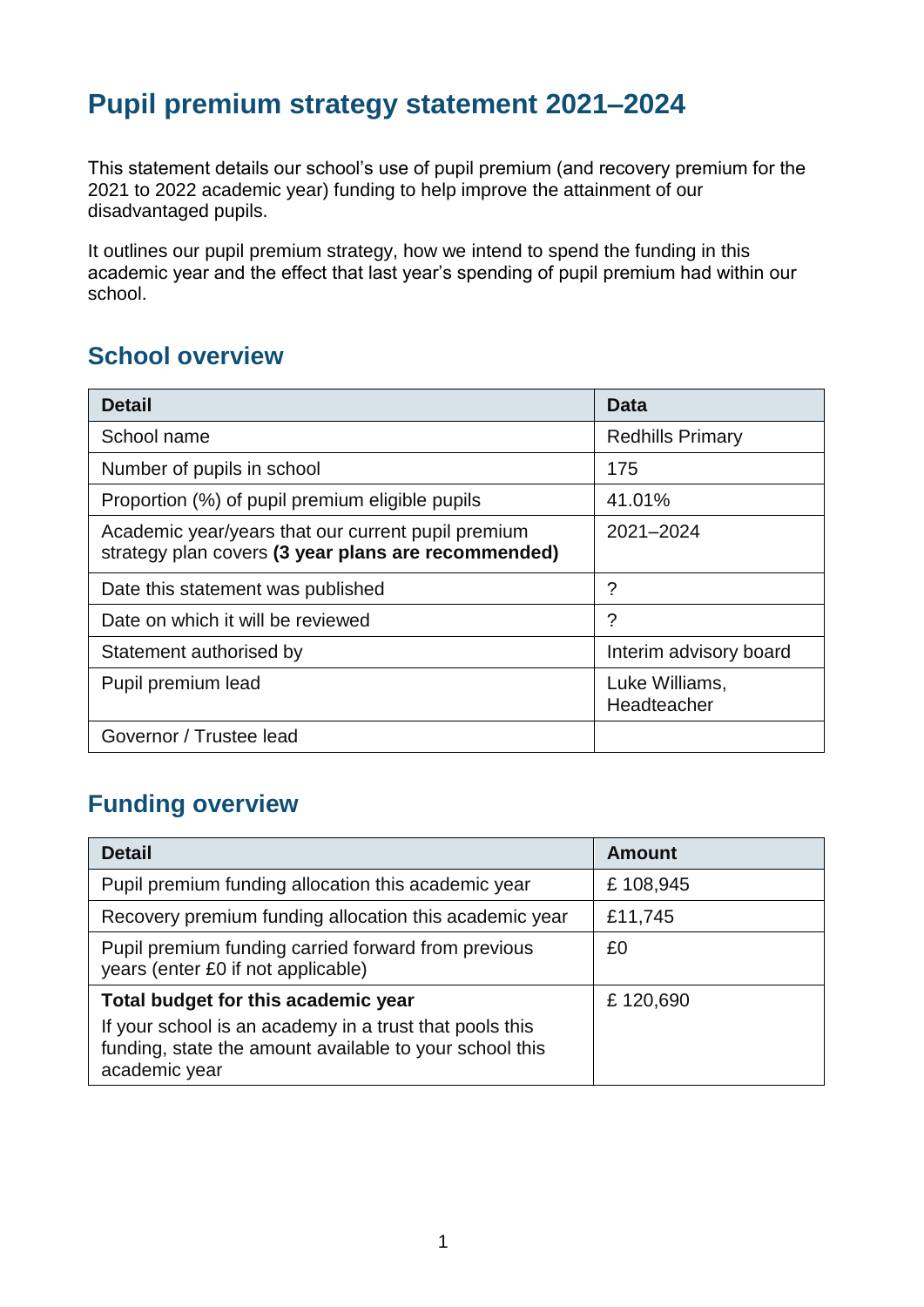# **Part A: Pupil premium strategy plan**

### **Statement of intent**

Our objectives for our disadvantaged pupils:

- Children make accelerated progress in reading from their start point so that literacy does not hinder their progress in other areas.
- The progress of our disadvantaged pupils should equal or exceed the progress of those who are not disadvantaged, especially in the core subjects of English and mathematics.
- They should be equipped, both academically and pastorally, to make good progress at secondary school and in later life.

Our current pupil premium strategy plan focuses on the following academic and pastoral goals:

- enhancing the quality of early years provision, especially developing children's oral language, including their vocabulary
- ensuring high-quality English and mathematics teaching in all year groups through continuing professional development, monitoring and evaluation
- using in-depth assessment to identify early any pupils who are struggling academically, and then to provide targeted support and focused intervention
- identifying and responding to pupils' social, emotional and mental health (SEMH) needs (through the Boxall Profile) to improve their attitudes to learning and their resilience
- engaging with families to support their children's learning at home and improve their well-being
- improving pupils' attendance, punctuality and readiness to learn
- Providing a quality Arts Curriculum which offers children opportunities for expressive exploration, soothing regulation and coordination and fine motor development

Our strategy plan is based on the following key principles

- The plan is a key tool for improving outcomes for our disadvantaged pupils.
- It is aligned with and integral to other school plans and processes. It forms part of the school's wider planning and staff are familiar with it.
- Working to improve provision for our disadvantaged pupils should also improve provision for the wider school community, including for pupils who are not eligible for the Pupil Premium but whose needs are similar.
- Continuing professional development of different types forms an important strand of this work.
- This three-year plan can be adjusted in the light of evidence, including our own evaluation of what has worked (or not) in previous years.
- Regular reviews and scrutiny of data are seen as essential in evaluating the extent to which the plan is on track to meet its three-year objectives.
- We aim to provide value for money in terms of using our pupil premium (and recovery) funding efficiently and effectively to benefit our disadvantaged pupils.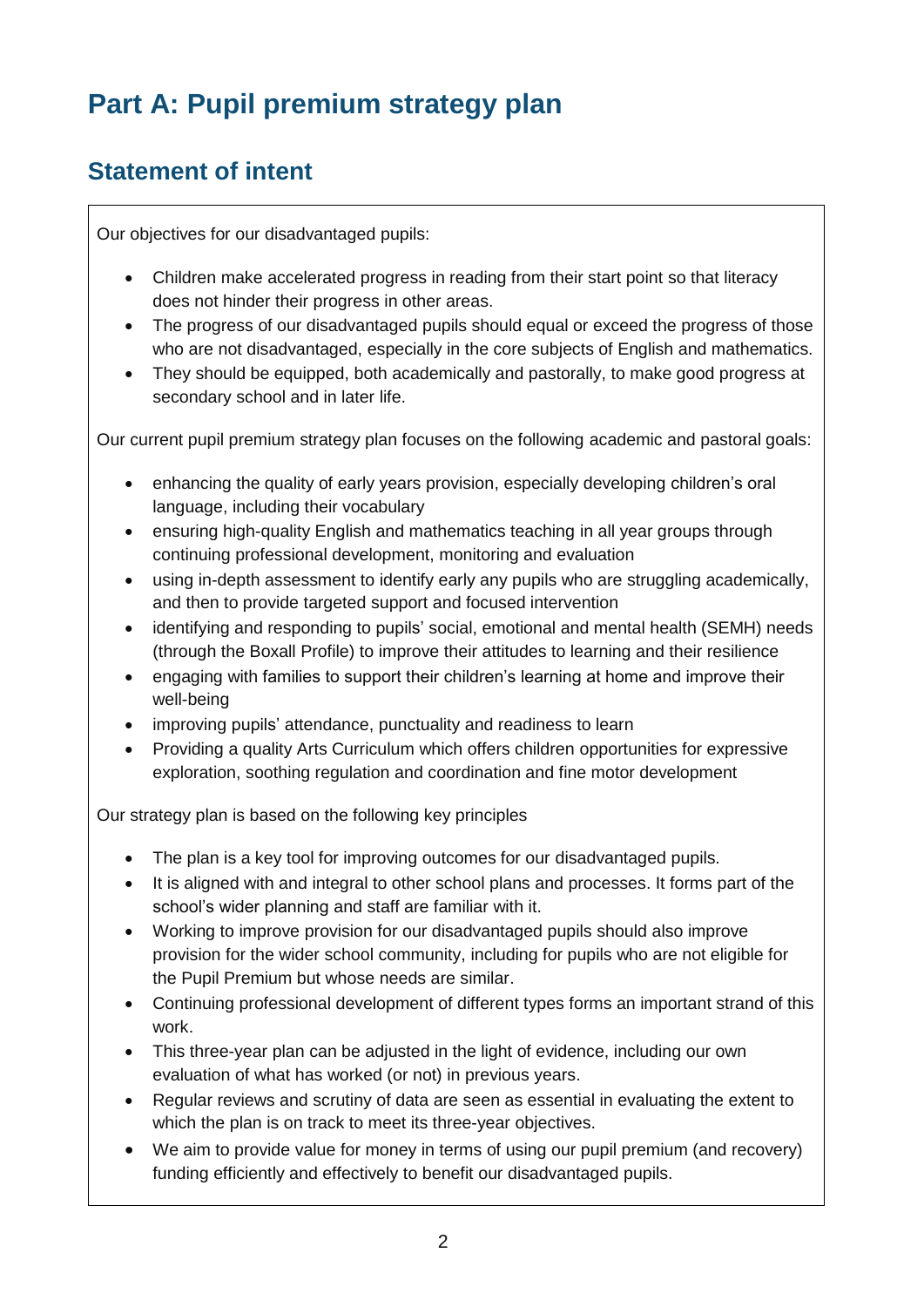#### **Challenges**

This details the key challenges to achievement that we have identified among our disadvantaged pupils.

| <b>Challenge</b><br>number | <b>Detail of challenge</b>                                                                                                                                           |
|----------------------------|----------------------------------------------------------------------------------------------------------------------------------------------------------------------|
|                            | Many children have weak oral language skills on entry, including limited<br>vocabulary, affecting their spoken language, comprehension and, later, their<br>writing. |
| $\mathcal{P}$              | Covid-19 lockdowns negatively affected children's knowledge and skills in<br>English and mathematics (lost learning) and exacerbated existing difficulties.          |
| 3                          | For some children, their social, emotional and mental health (SEMH) needs<br>negatively affect their learning.                                                       |
| 4                          | Some children lack resilience for learning and, during Covid-19 lockdowns, lost<br>the resilience they had gained.                                                   |
| 5                          | Lack of parental support and their lack of knowledge about how to provide<br>such support for their children are barriers to the progress of some children.          |
| 6                          | Poor attendance and punctuality are barriers for some children.                                                                                                      |

### **Intended outcomes**

This explains the outcomes we are aiming for **by the end of our current strategy plan (2021 – 2024)**, and how we will measure whether they have been achieved.

| <b>Intended outcome</b>                                                                                               | Success criteria                                                                                                                                     |
|-----------------------------------------------------------------------------------------------------------------------|------------------------------------------------------------------------------------------------------------------------------------------------------|
| Oral language in the Early Years, including<br>vocabulary, is improving, year by year.                                | 90% good level of development in C&L<br>by 2024                                                                                                      |
|                                                                                                                       | 90% good level of development in<br>Literacy by 2024                                                                                                 |
| Good phonic knowledge and skills provide an<br>increasingly strong foundation for children's<br>reading and spelling. | RWInc Leader allotted 1 hour per day to<br>$\bullet$<br>oversee provision and identify chn who<br>need 1:1 support to accelerate RWInc<br>progress   |
|                                                                                                                       | 90% meet the threshold of the phonic<br>$\bullet$<br>screening check by 2024                                                                         |
|                                                                                                                       | RWInc data shows year on year swift<br>$\bullet$<br>progress of children from start points and<br>more children 'off' RWInc by Summer<br>term year 2 |
|                                                                                                                       | Gap between PP and Non-PP reduces<br>each year                                                                                                       |
| Disadvantaged pupils make increasingly<br>good progress in English from their starting<br>points to the end of KS1    | HLTA prioritised to manage and deliver<br>$\bullet$<br>KS1 interventions to PP chn                                                                   |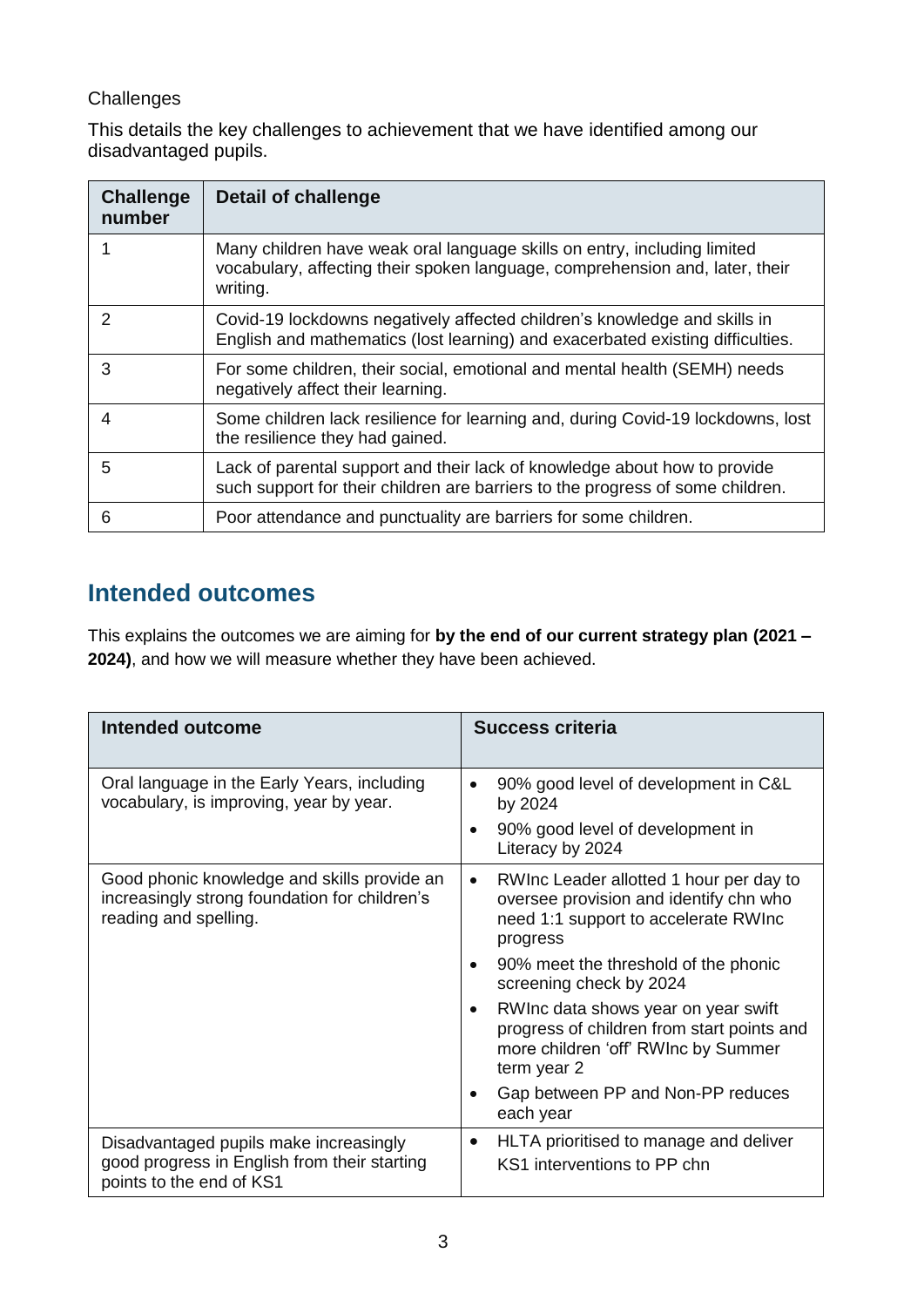|                                                                                                                            | KS1 teacher assessment: reading 90%<br>$\bullet$<br>working at the expected standard by 2024<br>KS1 teacher assessment: GPaS 90%<br>working at the expected standard by 2024<br>KS1 teacher assessment: writing 90%<br>$\bullet$<br>working at the expected standard by 2024<br>Gap between pp and non-PP reduces<br>year on year in all subjects.                                                              |
|----------------------------------------------------------------------------------------------------------------------------|-----------------------------------------------------------------------------------------------------------------------------------------------------------------------------------------------------------------------------------------------------------------------------------------------------------------------------------------------------------------------------------------------------------------|
| Disadvantaged pupils make increasingly<br>good progress in mathematics from their<br>starting points to the end of KS1     | KS1 teacher assessment: mathematics<br>$\bullet$<br>90% at the expected standard by 2024                                                                                                                                                                                                                                                                                                                        |
| Disadvantaged pupils make increasingly<br>good progress in English from KS1 to the end<br>of KS2                           | HLTA prioritised to manage and deliver<br>$\bullet$<br>KS1 interventions to PP chn<br>Appoint academic mentor for 1:1/small<br>$\bullet$<br>group PP intervention<br>KS2 national test: reading 90% at the<br>expected standard by 2024<br>KS2 national test: GPaS 90% at the<br>$\bullet$<br>expected standard by 2024<br>KS2 teacher assessment: writing 90% at<br>$\bullet$<br>the expected standard by 2024 |
| Disadvantaged pupils make increasingly<br>good progress in mathematics from KS1 to<br>the end of KS2                       | KS2 national test: mathematics 90% at<br>the expected standard by 2024                                                                                                                                                                                                                                                                                                                                          |
| The progress gap between disadvantaged<br>and other pupils narrows year on year in<br>English and mathematics.             | Test data and teacher assessments in<br>English and mathematics (see above)<br>show progress gap narrowing between<br>disadvantaged and other pupils                                                                                                                                                                                                                                                            |
| Families of disadvantaged pupils who face<br>the most challenges feel they are supported<br>effectively.                   | Family and pupil bi-annual<br>$\bullet$<br>questionnaires provide evidence of<br>effective support                                                                                                                                                                                                                                                                                                              |
| The improved attendance and punctuality of<br>disadvantaged pupils support their learning<br>and their readiness to learn. | Attendance data shows disadvantaged<br>$\bullet$<br>pupils' attendance improves year on<br>year.                                                                                                                                                                                                                                                                                                                |
| Intended outcome (recovery funding<br>2021)                                                                                | <b>Key Success criteria</b>                                                                                                                                                                                                                                                                                                                                                                                     |
| Professional development for teachers                                                                                      | Teachers AfL is developed<br>$\bullet$<br>Teachers identify gaps in the learning<br>Teachers design schemes of work to<br>meet gaps                                                                                                                                                                                                                                                                             |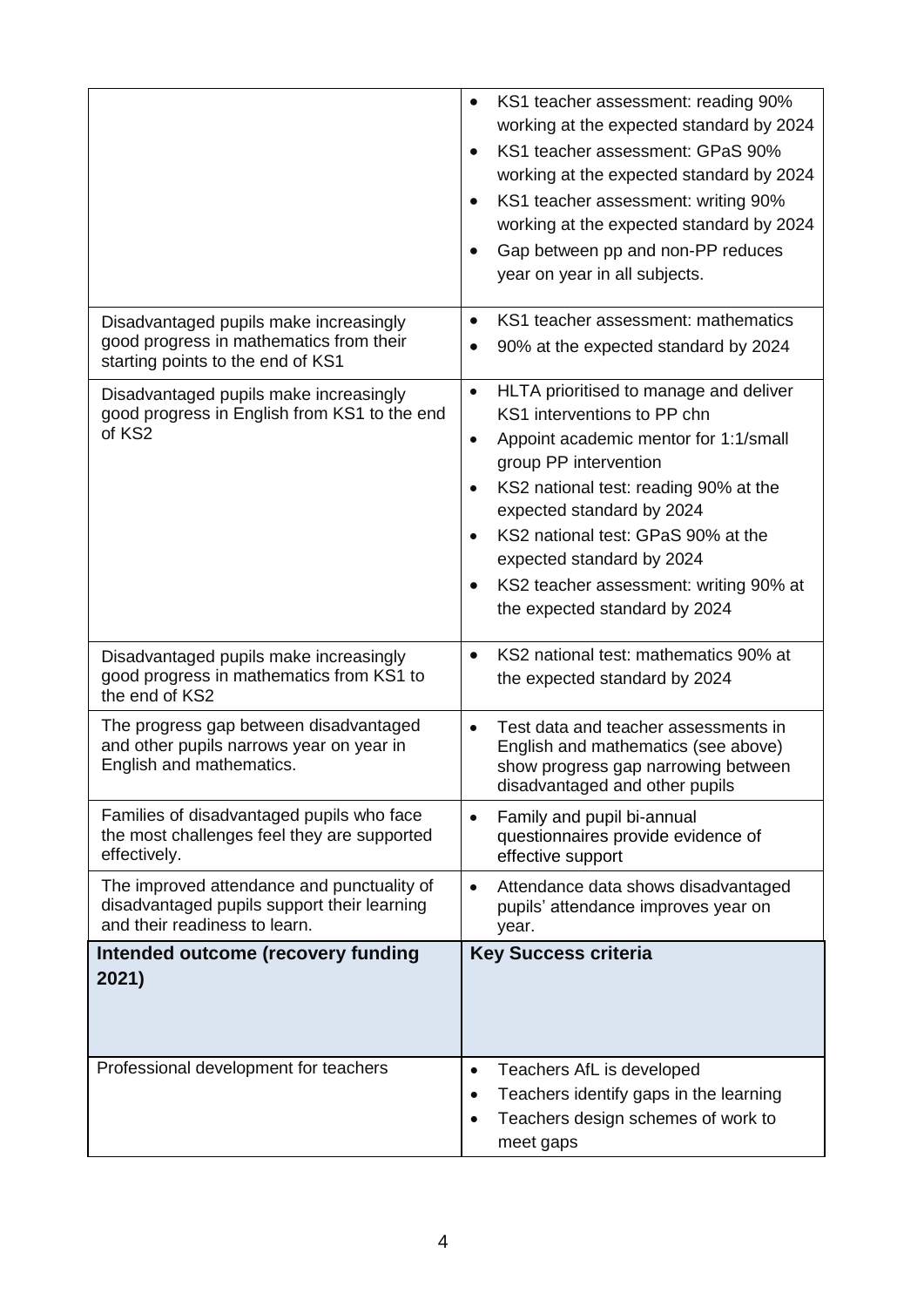|                                                                                                                                                                                                                                                                                                                                                                                  | Teachers can effectively fill gaps in<br>learning                                                                                                                                                                                                                                                                                                                                                         |
|----------------------------------------------------------------------------------------------------------------------------------------------------------------------------------------------------------------------------------------------------------------------------------------------------------------------------------------------------------------------------------|-----------------------------------------------------------------------------------------------------------------------------------------------------------------------------------------------------------------------------------------------------------------------------------------------------------------------------------------------------------------------------------------------------------|
| To ensure that all children's mental health and<br>wellbeing is at the forefront of everything that<br>we do                                                                                                                                                                                                                                                                     | Pupils feel that they are supported and<br>$\bullet$<br>challenged in school.<br>The curriculum has a focus on mental and<br>physical health.<br>Curriculum focus on peer-on-peer abuse<br>& E-safety                                                                                                                                                                                                     |
| To ensure that our curriculum is planned,<br>delivered and assessed in such a way that all<br>children are provided with the opportunities to<br>continue with 'catching up and recovery' with<br>any lost learning due to Covid-19, whilst<br>ensuring that they are also able to receive a<br>broad and balanced curriculum that is<br>appropriate to their age and/or ability | Assessments across the year show that<br>$\bullet$<br>the children are on track to achieve the<br>appropriate end of term expectations<br>The focus of the curriculum is to ensure<br>that basic gaps are being filled<br>Effective deployment of staff in KS1 and<br>Early Years groups with well-planned and<br>structured interventions that ensure<br>accelerated progress for identified<br>children |
| Delivery of bespoke and targeted interventions<br>to support a diminishing difference in learning<br>gaps (small group, 1-1, pre-teach and post-<br>teach)                                                                                                                                                                                                                       | Gaps in children's knowledge is<br>$\bullet$<br>diminished year on year<br>Chn are able to access new content as<br>they are secure on previous learning                                                                                                                                                                                                                                                  |

Throughout the year, we will be carrying out our own monitoring and assessment to ensure our pupil premium pupils are making better than expected progress academically and socially.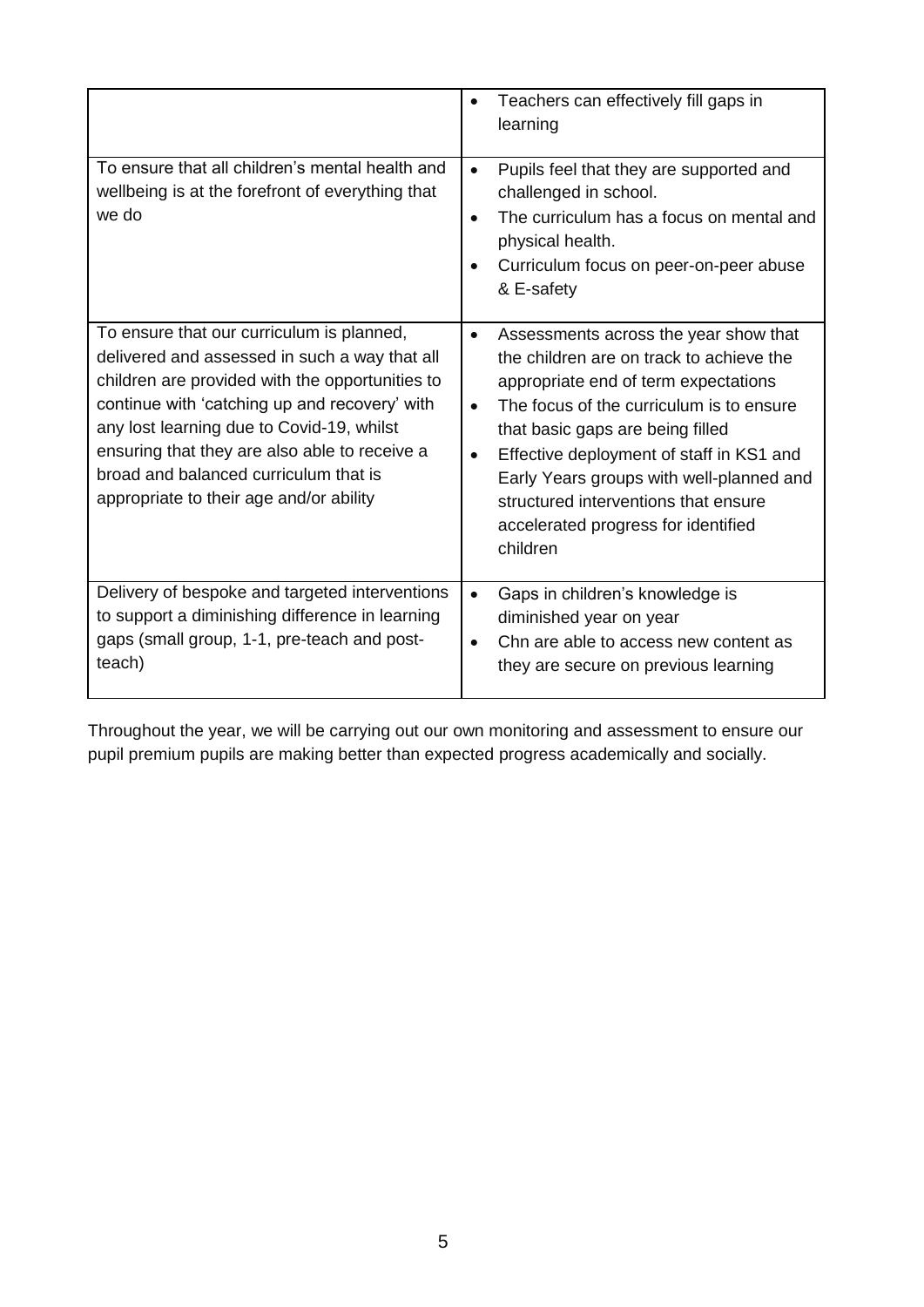## **Activity in this academic year**

This details how we intend to spend our pupil premium **this academic year** to address the challenges listed above.

#### **Teaching (for example, CPD, recruitment and retention)**

Budgeted cost: £ 38,792

| <b>Activity</b>                                                                                                                                                                                                          | <b>Evidence that supports this</b><br>approach                                      | <b>Challenge</b><br>number(s)<br>addressed |
|--------------------------------------------------------------------------------------------------------------------------------------------------------------------------------------------------------------------------|-------------------------------------------------------------------------------------|--------------------------------------------|
| Training to develop talk<br>in the Early Years<br>(speech and language)                                                                                                                                                  | Early Reading framework - Section 2:<br>developing Talk and Appendix 2              | 1,4                                        |
| Training for new staff<br>members on how to<br>deliver Language Link<br>system (Speech and<br>Language)                                                                                                                  | EEF - Oral Language Interventions                                                   | 1                                          |
| Training for new staff to<br>deliver RWI sessions                                                                                                                                                                        | Implementing a systematic programme<br>(ERF)                                        | 1                                          |
| Coaching for staff from<br>RWI reading leader on<br>a 1:1 basis                                                                                                                                                          | Early Reading Framework - Section 5:<br>Building a team of experts                  | 1,2                                        |
| Weekly coaching and<br>training to develop<br>teaching staff's<br>pedagogy with a focus<br>on assessment for<br>learning.                                                                                                | <b>EEF - Embedding Formative</b><br><b>Assessment</b><br><b>EEF</b> – Metacognition | 1,2,3,4                                    |
| 1:1 coaching for ECT<br>and new to Trust<br>teachers with SLT.                                                                                                                                                           | <b>Strand 8 Professional Behaviours</b>                                             | 2,3                                        |
| <b>Maintaining Reception</b><br>class as a single-age<br>class.<br>Due to smaller class<br>sizes targeted<br>intervention for PP<br>children to support<br>with catch up due to<br>Covid-19 pandemic.<br>Smaller phonics | <b>EEF-</b> Targeted Academic Support                                               | 1,2                                        |
| groups for targeted<br>RWI support.                                                                                                                                                                                      |                                                                                     |                                            |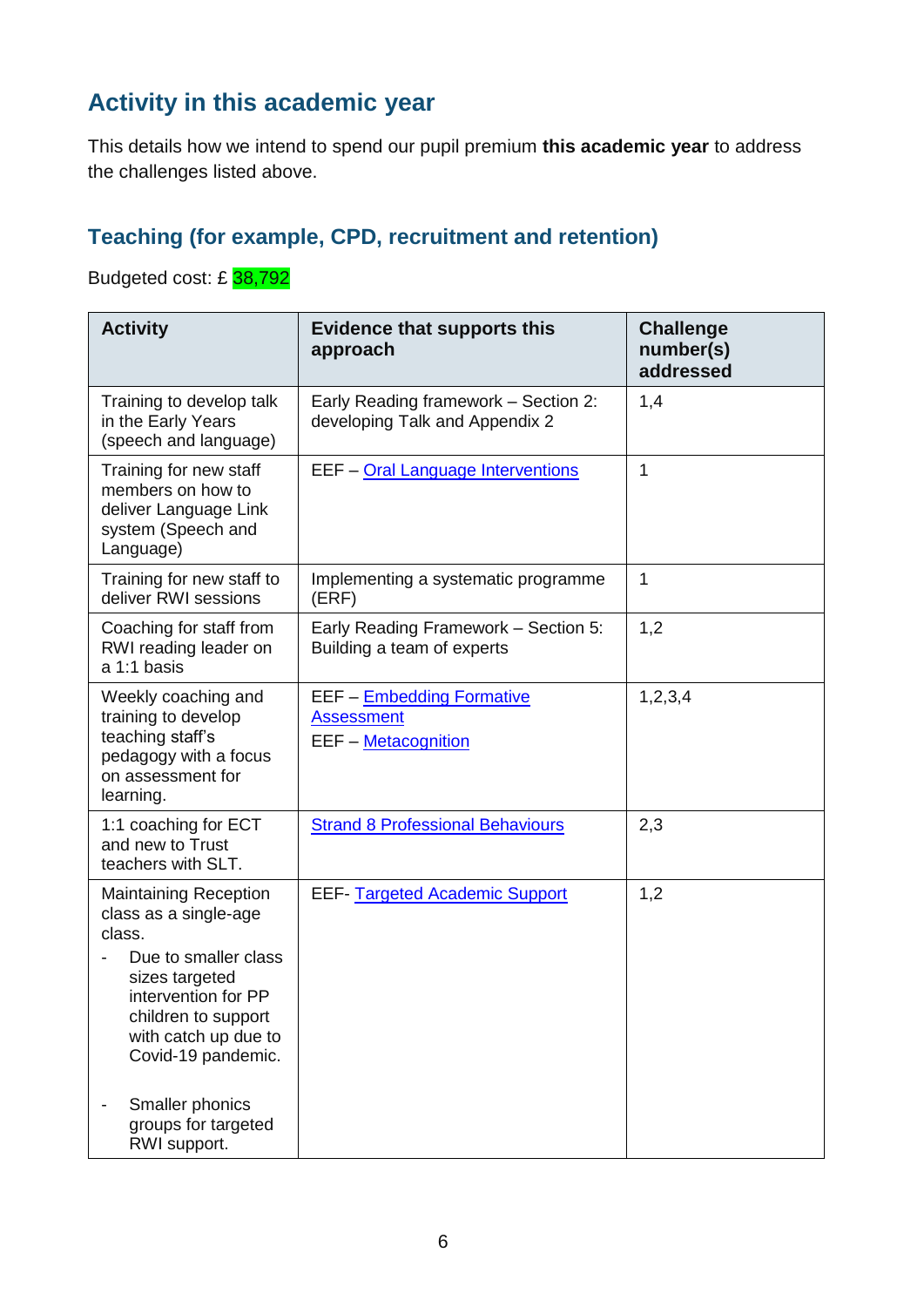| Targeted Academic<br>Support - small group<br>intervention 2 x per<br>week.                                                                               | <b>EEF- Targeted Academic Support</b> | 1,2   |
|-----------------------------------------------------------------------------------------------------------------------------------------------------------|---------------------------------------|-------|
| <b>Disadvantaged Pupils</b><br>Champion Support -<br>staff coaching,<br>intervention planning,<br>data & progress<br>analysis and strategy<br>development |                                       | 1,2,5 |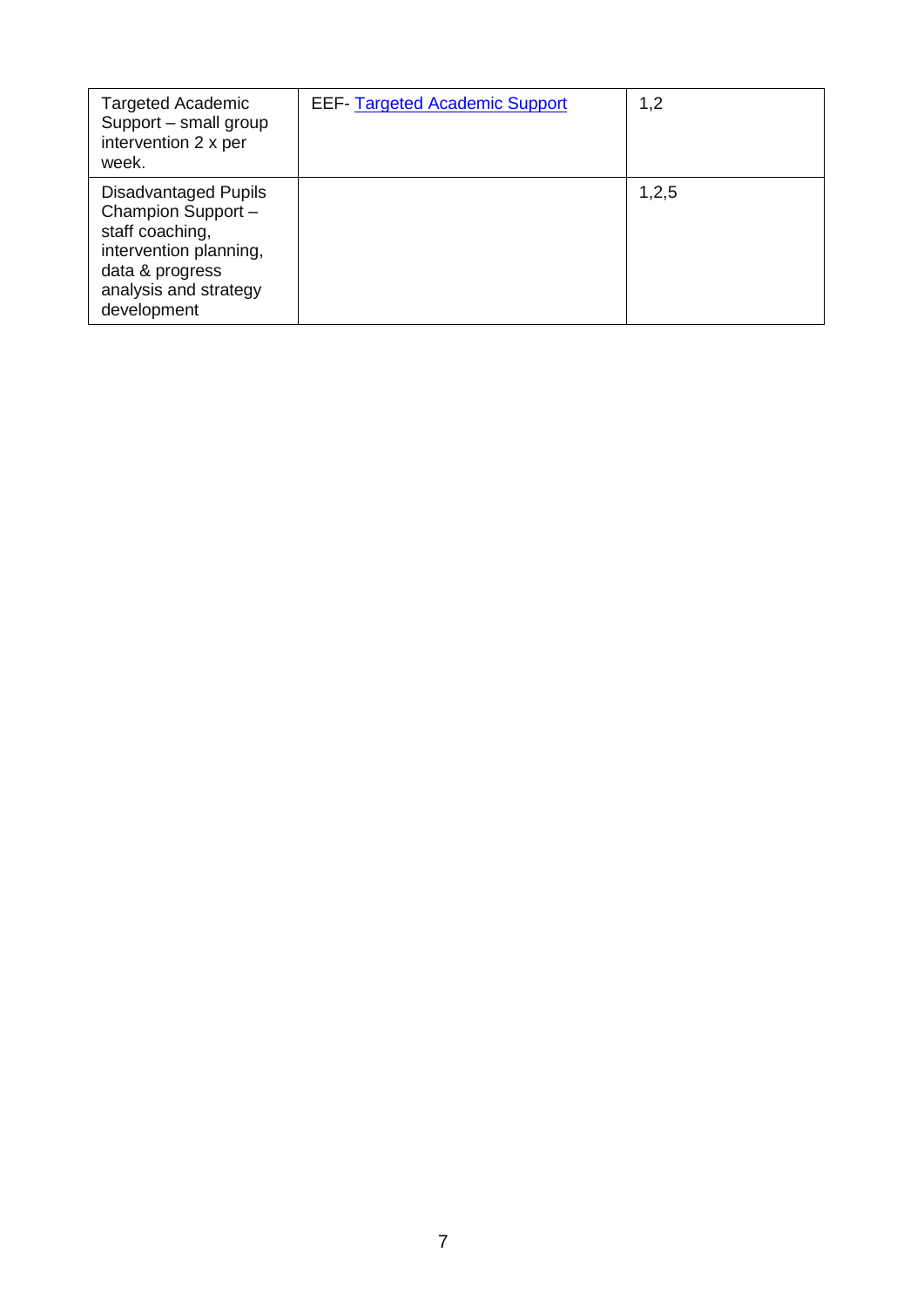### **Targeted academic support (for example, tutoring, one-to-one support structured interventions)**

Budgeted cost: £ *53,264*

| <b>Activity</b>                                                                                                   | <b>Evidence that supports this</b><br>approach                     | <b>Challenge</b><br>number(s)<br>addressed |
|-------------------------------------------------------------------------------------------------------------------|--------------------------------------------------------------------|--------------------------------------------|
| 1:1 phonics tutoring                                                                                              | EEF - one to one tutoring                                          | 1,2                                        |
| Collaboration with<br>Ilsham Hub to<br>continually review and<br>support provision for PP<br>children in phonics. | Early Reading Framework - Section 5:<br>Building a team of experts | $\overline{2}$                             |
| 1:1 fluency intervention                                                                                          | EEF - improving literacy at KS2                                    | $\overline{2}$                             |
| Classes are split to<br>allow targeted PP<br>intervention and<br>physical education.                              | EEF - one to one tutoring<br><b>EEF - Physical Activity</b>        | 1,2                                        |
| Assistant SENCO plans<br>targeted support plans<br>for individual PP pupils<br>delivered by support<br>staff.     | EEF - Follow the Asses, Plan, Do.<br><b>Review process</b>         | 1,2,3                                      |
| RWInc 1-1 mentoring<br>and support subscription                                                                   | EEF - one to one tutoring                                          | 1,2                                        |
| <b>HLTA Deployment</b><br>prioritisation for<br>intervention delivery (x1<br>KS1, x1 Yr3-5, x1 Yr6)               | EEF - one to one tutoring                                          | 1,2                                        |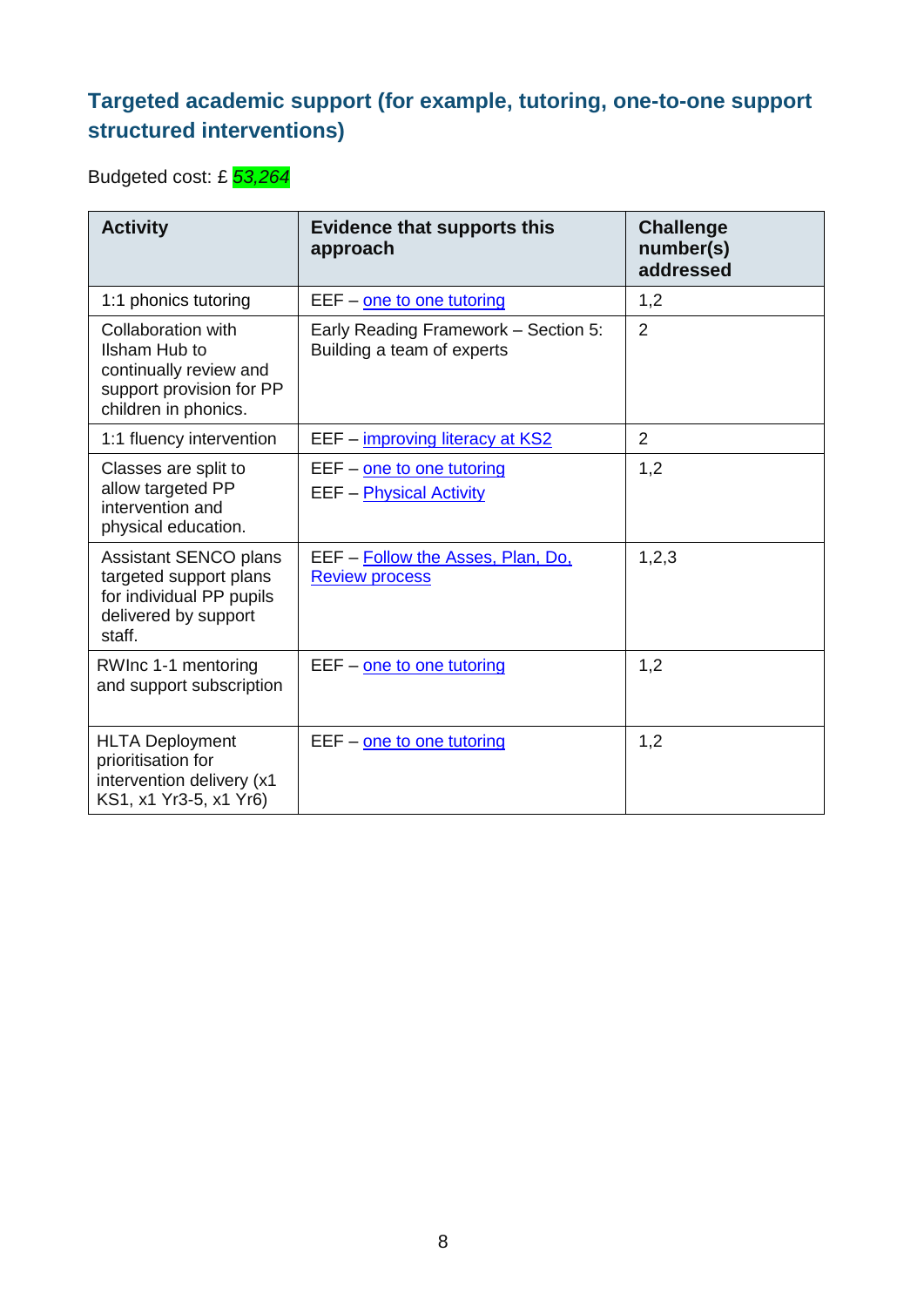### **Wider strategies (for example, related to attendance, behaviour, wellbeing)**

Budgeted cost: £ *28,634*

| <b>Activity</b>                                                                                                                           | <b>Evidence that supports this</b><br>approach               | <b>Challenge</b><br>number(s)<br>addressed |
|-------------------------------------------------------------------------------------------------------------------------------------------|--------------------------------------------------------------|--------------------------------------------|
| Deliver high-quality<br>physical education to<br>support mental and<br>physical well-being                                                | EEF - Physical Activity & Self-<br>regulation                | 2,4                                        |
| Safeguarding officer to<br>support disadvantaged<br>families backgrounds<br>with parenting support<br>and workshops, EWO &<br>Early Help. | EEF - parental engagement                                    | 4,5,6                                      |
| Boxall profile training<br>and application                                                                                                | EEF - behaviour interventions                                | 3,4,6                                      |
| <b>SEMH</b> interventions and<br>brain breaks                                                                                             | <b>EEF</b> - Self Regulation                                 | 3,6                                        |
| Pastoral Support -<br>bespoke SEMH and<br><b>PSHE</b> interventions                                                                       | EEF - Self Regulation                                        | 3,6                                        |
| <b>Breakfast Club runs</b><br>daily for most<br>disadvantaged for time<br>to talk and food.                                               | <b>EEF - Magic Breakfast Club</b>                            | 4,6                                        |
| <b>Breakfast Club</b><br>interventions -<br>delivered periodically<br>throughout the year to<br>target different year<br>groups           | EEF - Magic Breakfast Club<br>EEF - One to One Interventions | 4,6                                        |
| <b>Weekly Fareshare</b><br>Market                                                                                                         | EEF - Magic Breakfast Club                                   | 4,6                                        |
| Parental engagement<br>activities for focused<br>families, e.g. coffee<br>mornings and 'you said<br>we did' boards                        | EEF - parental engagement                                    | 5,6                                        |
| Incentive scheme /<br>rewards for high<br>attendance and support<br>for those disadvantaged<br>families who have                          |                                                              | 6                                          |

## **Total budgeted cost: £** *120,690*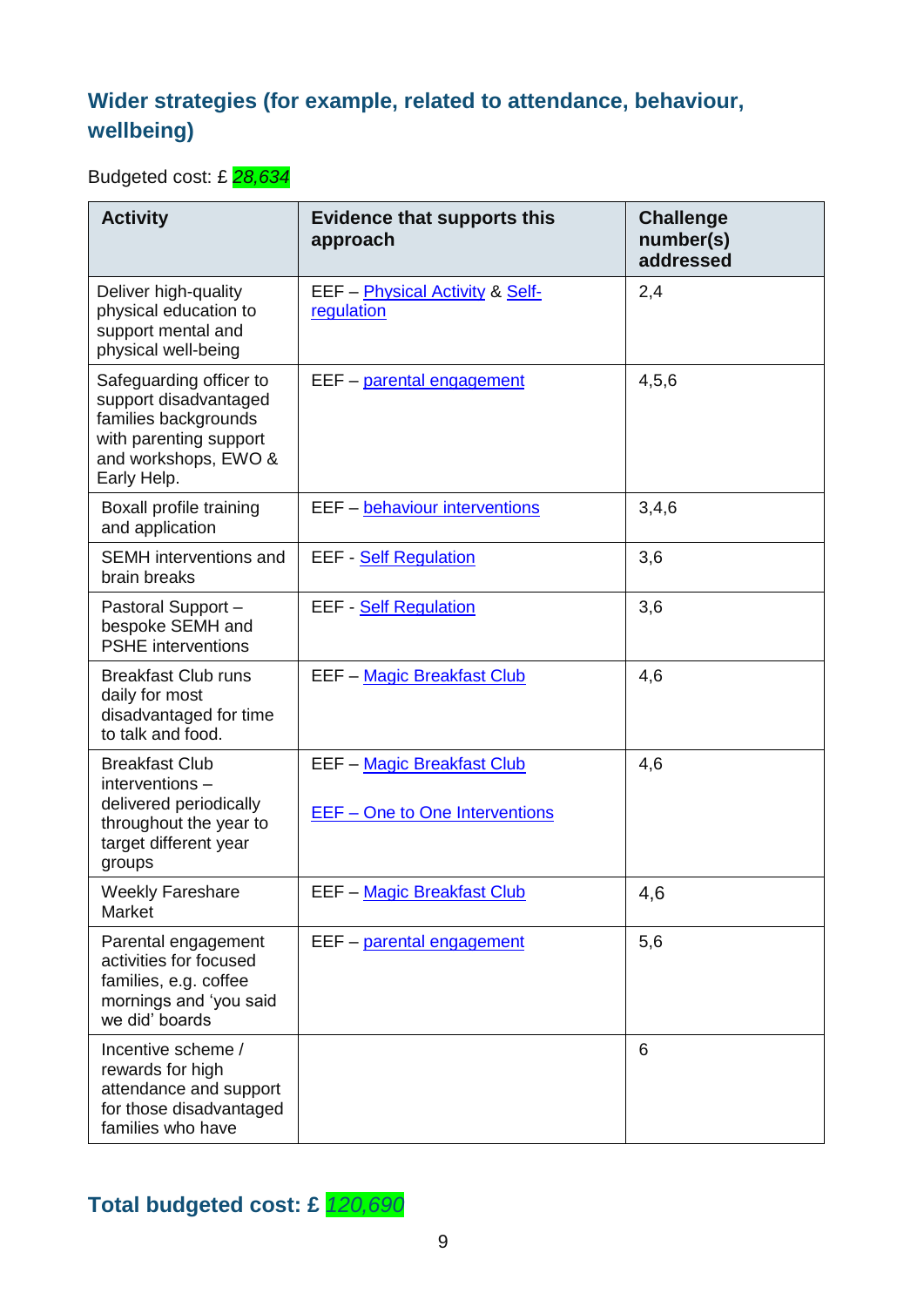# **Part B: Review of outcomes in the previous academic year**

### **Pupil premium strategy outcomes**

This details the impact that our pupil premium activity had on pupils in the 2020 to 2021 academic year.

The in-school testing at the end of the academic year 2020–21 drew on:

- EYFSP
- teacher assessments of writing using end of year writing expectations and moderated internally
- standardised tests of Phonics Screening Checking, Year 2 SATS, PIRA and PUMA for Years 3-5 and Year 6 SATs.

Findings relating to our disadvantaged pupils were as follows:

- Disadvantaged pupils in EYFS have had a considerable impact from lockdown and covid. Speech and language, reading and writing remain a high priority from data and in discussions with staff.
- Disadvantaged pupils have gaps in their phonological awareness and understanding after returning to school in the summer term.
- Disadvantaged pupils at the end of Year 2 (Year 3 cohort 2021–22) remain a priority in all subjects [from the data analysis]
- Disadvantaged pupils made good progress across Key Stage 2 from summative testing.
- Disadvantaged pupils have returned from lock-down requiring more pastoral support with their physical and mental health.
- Attendance measure were difficult to evaluate due to the changes in attendance over the lockdowns.
- Our staff team were able to focus on helping pupils and families with food and 1:1 tuition over lockdowns.

Pupil premium children were high-priority to have in school during school lockdowns.

### **Externally provided programmes**

*Please include the names of any non-DfE programmes that you purchased in the previous academic year. This will help the Department for Education identify which ones are popular in England*